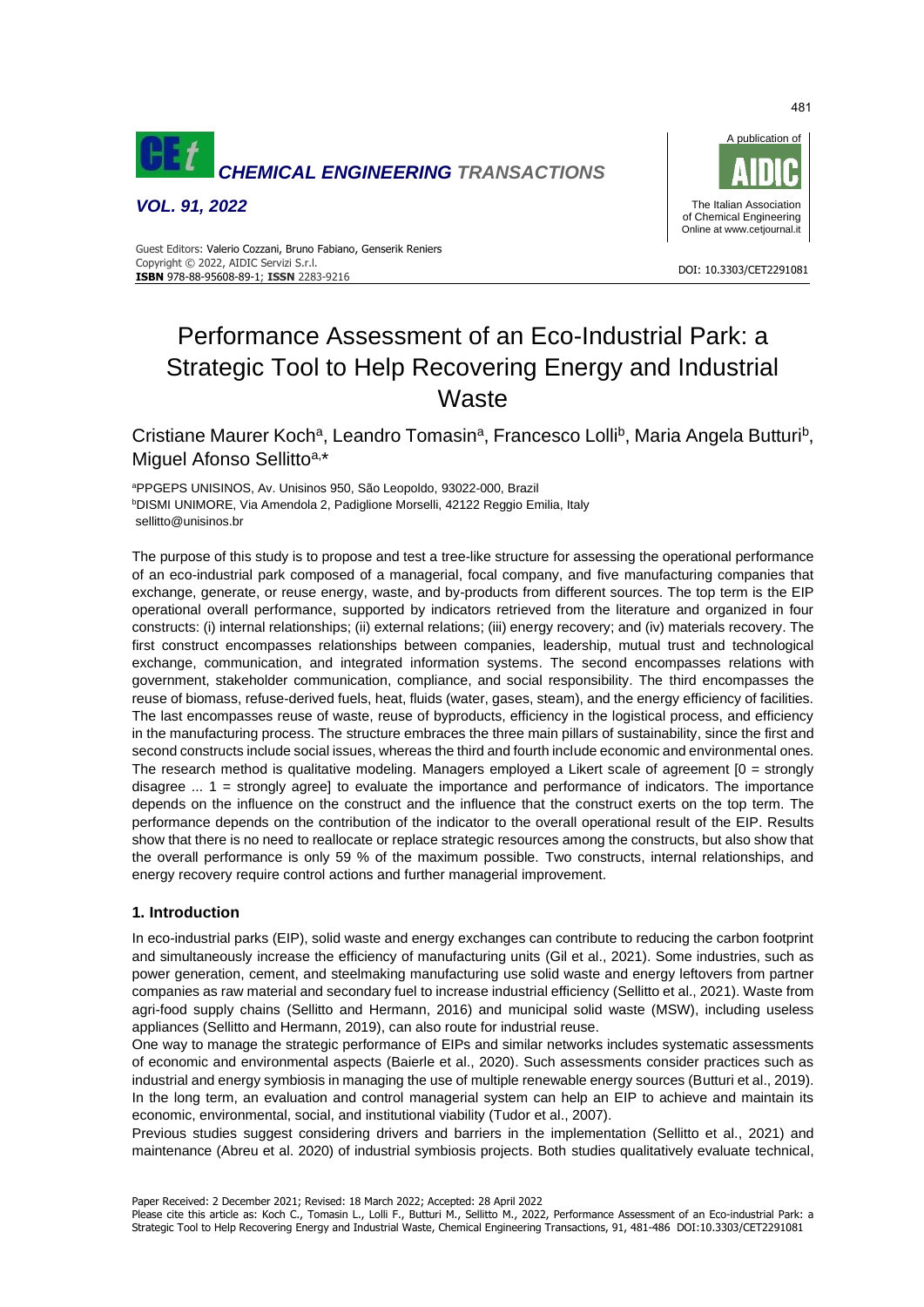commercial, and institutional relationships between companies in the same geographic region and listed influential factors such as communication, trust, logistics, reciprocity, and cooperation capacity. Ceglia et al. (2017) add factors that can limit or encourage favorable logistical solutions, such as common purpose, technological innovation, and mutual engagement in technological developments. Hewes and Lyons (2008) highlight the importance of trust in dyadic relationships and the relevant role of the integration of information systems in the management of waste and energy exchanges.

The purpose of this study is to propose an operational performance assessment system applied to EIPs. Such a procedure must include structural aspects related to the management (Sellitto et al., 2015) and the operation (Sellitto and Murakami, 2018) and technological aspects related to the efficiency of energy and materials recovery (Golev et al., 2015). The research method is qualitative modeling. The main contribution of the study is a tree-like structure formed by constructs and indicators. The structure was tested in an EIP that encompasses a focal, coordinator company, and five manufacturing companies that exchange, generate, reuse, or internally and externally route energy surplus, waste, and by-products recovered from internal and external sources. The top term is the overall operational performance, supported by four constructs: (i) internal relationships; (ii) external relationships; (iii) energy recovery; and (iv) materials recovery.

The internal relationships construct encompasses relationships between companies, communication, mutual trust, and technological exchanges. The external relationships construct encompasses government relations, communication with stakeholders, compliance, and social responsibility. The energy recovery construct encompasses the reuse of biomass, heat, fluids (water, gases, or steam), and the energy efficiency of facilities. The material recovery construct encompasses the reuse of MSW, by-products, efficiency in the logistical process, and efficiency in the manufacturing process. The first construct and second construct include social issues, while the third and fourth constructs include economic and environmental issues. The literature presents aspects related to the constructs that may help to assess the feasibility of industrial or energy symbiosis projects (Belaud et al. 2019). However, to the best of our knowledge, the previous literature review found no evaluation and control procedure applied to an EIP operation (Faria et al., 2021).

# **2. Theoretical Model: Relationships and Operation Efficiency in EIP**

Internal relationship management among partners is an essential concern in symbiotic industrial networks (Sellitto and Murakami, 2018). The existence of previous, robust relationships among companies (King et al., 2020) and management systems (Ashton, 2008) can definitively facilitate the negotiation and management of critical factors that usually encourage or hinder symbiotic exchanges of materials and energy. The existence of a formal, institutional leadership may also boost performance (Faria et al., 2020), as well as mutual trust and technology advances exchange (Hewes and Lyons, 2008), communication (Ceglia et al., 2017), and integration of the information systems of partners (Hewes and Lyons, 2008).

The same is true regarding external relationships. Political, economic, governmental, and institutional aspects significantly influence decisions involving symbiotic companies (Fraccascia et al., 2017), mainly when there are regional policies to encourage the reuse of materials and fuels surplus (Yu et al., 2014). To take advantage of opportunities, communication with the various stakeholders must be fluid and transparent (Fraccascia et al., 2017). Besides avoiding penalties, which are usually severe, compliance with legal provisions many times generates additional benefits provided by legislation (Vimal et al., 2019), especially regional ones (Yamsrual et al., 2019). Finally, the relationship with neighboring communities and social responsibility actions can also encourage the active participation of these communities in offering materials still reusable, as occurs with waste picker cooperatives and municipalities administrations (Yamsrual et al., 2019).

As for energy recovery, the use of biomass such as sugarcane bagasse (Chantasiriwan, 2021), sludge (Loureiro et al., 2021), and rice husk (Sellitto et al., 2013) can typically reduce the use of primary fuel to a rate of 20 % to 30 % in most applications. Likewise, reusing refuse-derived fuel (RDR) (Brás et al., 2017), heat (Gil et al., 2021), and fluids such as hot water or steam can also reduce the generation of new heated fluids by up to a 25 % quote (Chantasiriwan, 2021). Finally, installations that are highly energy efficient or that take advantage of renewable energies, such as wind or solar panel farms, also contribute to increasing the strategic importance of energy recovery activities (Manaf and Abbas, 2021).

Finally, regarding materials recovery, the reuse of waste retrieved from various sources (Bain et al., 2010), the reuse of byproducts originated from manufacturing processes (Sellitto et al., 2021), the efficiency in the reverse logistics processes, which encompasses picking, warehousing, and distribution (Sellitto et al., 2013), and the efficiency in the manufacturing processes in the final destination are relevant aspects that should be managed in the operation of an EIPs (Yu et al., 2014).

Table 1 synthesizes constructs and indicators of the tree-like structure assessment.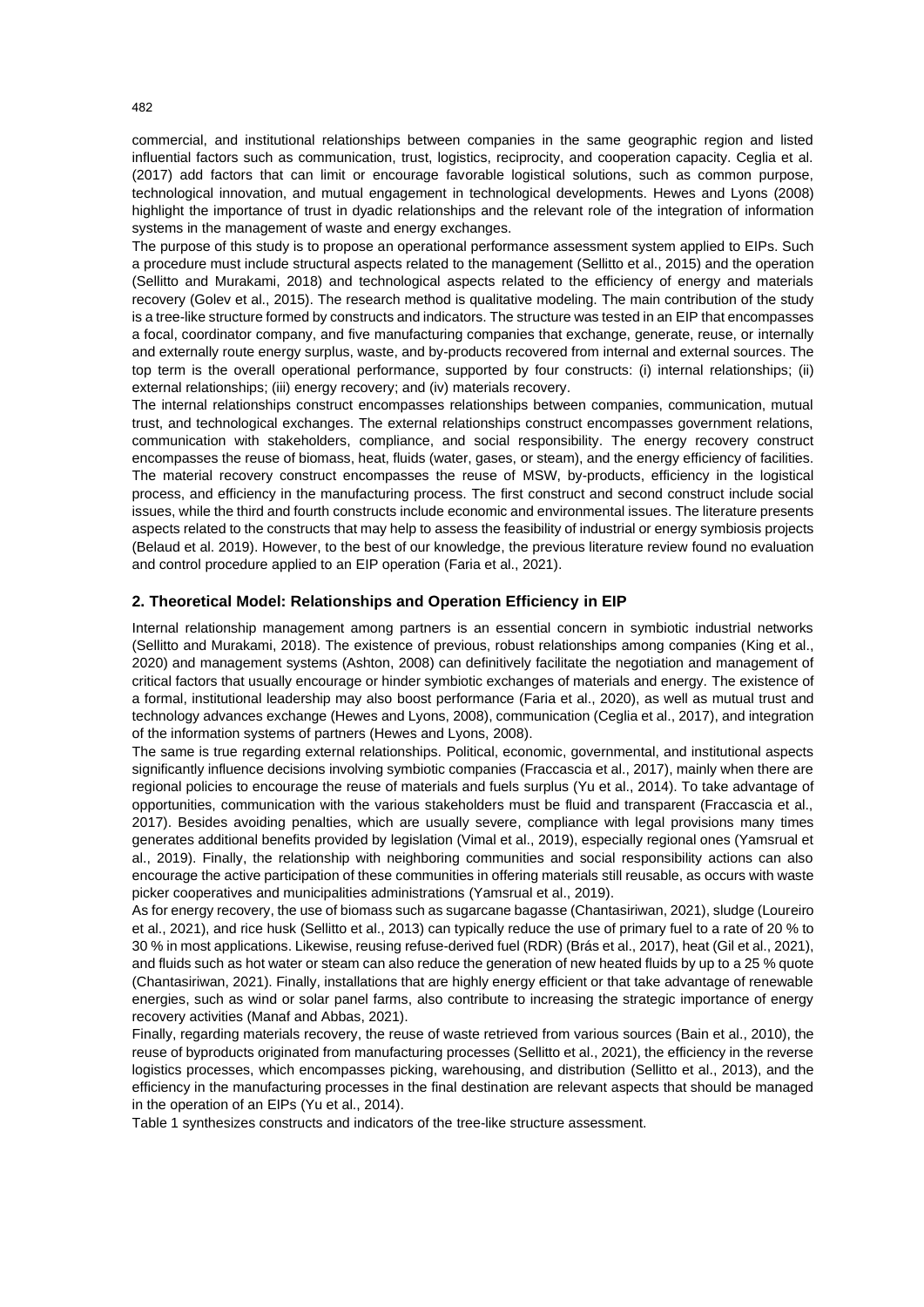| Top term | Construct                 | Indicator: tag                           | Empirical reference      |
|----------|---------------------------|------------------------------------------|--------------------------|
| EIP      | Internal                  | Members relationships: A1                | King et al. (2020)       |
|          | performance relationships | Institutional leadership: A2             | Faria et al. (2020)      |
|          |                           | Mutual trust and technology exchange: A3 | Hewes and Lyons (2008)   |
|          |                           | Communication: A4                        | Ceglia et al. (2017)     |
|          |                           | Integration of information systems: A5   | Yu et al. (2014)         |
|          | External                  | Relations with governments: B1           | Yu et al. (2014)         |
|          | relationships             | Communication with stakeholders: B2      | Fraccascia et al. (2017) |
|          |                           | Compliance: B3                           | Vimal et al. (2019)      |
|          |                           | Social responsibility: B4                | Yamsrual et al. (2019)   |
|          | Energy                    | Biomass: C1                              | Loureiro et al. (2021)   |
|          | recovery                  | RDR: C <sub>2</sub>                      | Brás et al. (2017)       |
|          |                           | Heat: C3                                 | Gil et al. (2021)        |
|          |                           | Fluids: C4                               | Chantasiriwan (2021)     |
|          |                           | Energy efficiency: C5                    | Manaf and Abbas (2021)   |
|          | <b>Materials</b>          | Reuse of waste: D1                       | Bain et al. (2010)       |
|          | recovery                  | Reuse of byproducts: D2                  | Sellitto et al. (2021)   |
|          |                           | Logistical efficiency: D3                | Sellitto et al., (2013)  |
|          |                           | Manufacturing efficiency: D4             | Yu et al. (2014)         |

*Table 1: Tree-like structure of the operational performance assessment*

## **3. Methodology**

The study adopted the following steps: (i) a literature review identified constructs and indicators in EIP management, which supported a tree-like structure for operational performance assessment; (ii) two managers of the focal company of the EIP evaluated, using a Likert scale [0 = strongly disagree ... 1 = strongly agree], the importance and performance of the indicators; (iii) an importance-performance analysis supported a strategic diagnosis of the EIP. Ordered pairs (importance, performance) formed a scatter diagram. Constructs near a positive diagonal forming a linear relationship are balanced (high importance, high performance; low importance, low performance). Far from the diagonal, there is some kind of imbalance: in high performance and low importance constructs, there is an excess of allocated strategic resources; in low performance and high importance constructs, there is a lack of allocated strategic resources (Slack, 1991). The joint analysis can indicate reallocations or even replacement of EIP strategic resources, which usually are scarce.

The methodology was applied to a network formed by a focal company and five secondary companies whose exchanges are synthesized in Table 2.

| Company | Receives          | Activity                   | <b>Delivers</b>                   |
|---------|-------------------|----------------------------|-----------------------------------|
| Focal   | Metallic scrap    | Steelmaking plant          | Steel by-products, MSW            |
|         | <b>MSW</b>        | Waste processing plant     | <b>RDF</b>                        |
|         | <b>RDF</b>        | Cement plant               | Soil pH corrective                |
| 3       | Steel by-products | Foundry plant              | Metallic slag to pavement service |
|         | Steel by-products | Machine manufacturer plant | Metallic scrap                    |
| 5       | Useless vehicles  | Shredder plant             | Metallic scrap                    |

*Table 2: Companies of the EIP*

The steel by-products involved are electric-arc furnace and continuous casting dust, metallic swarf, mill scale, steel leftovers, and zinc sludge. The study of Sellitto et al. (2021) entails a complete description of the byproducts delivered by the steelmaking plant, a semi-integrated unit that includes refining (melt-shop) and conforming (rolling mills) stages. The study also describes how the fly ash generated by company 2 routes to the cement industry, acting as a fuller for pozzolanic cement products.

# **4. Results**

Three managers of the focal company replied to two statements: (i) the importance for the overall operational result of the EIP of [*Indicator n*] is very high; and (ii) the EIP performance for [*indicator n*] is very good. The response options were: strongly agree (1), slightly agree (0.75), neither agree nor disagree (0.5), slightly disagree (0.25), and strongly disagree (0). The evaluation took into account the medians of the three replies, shown in Table 3. Table 4 synthesizes the evaluation.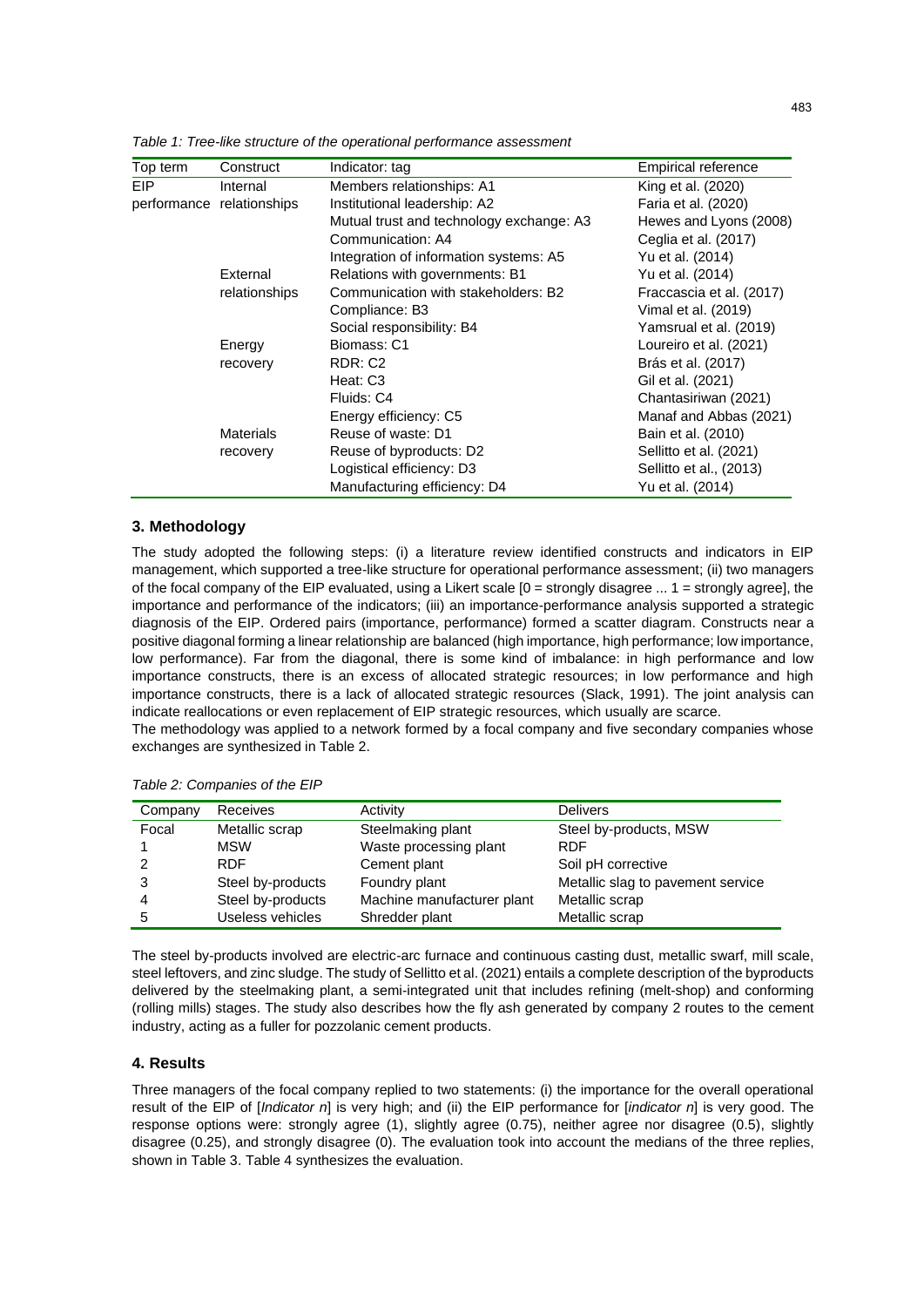| Indicator      |   | Importance Performance | Indicator      |   | Importance Performance |
|----------------|---|------------------------|----------------|---|------------------------|
| A1             |   |                        | С1             |   |                        |
| A2             |   |                        | C2             | 5 |                        |
| A <sub>3</sub> | 5 |                        | C3             |   |                        |
| A4             | 5 |                        | C4             |   |                        |
| A <sub>5</sub> |   |                        | C <sub>5</sub> |   |                        |
| B1             |   |                        | D1             | 5 |                        |
| <b>B2</b>      |   | 5                      | D2             | 5 |                        |
| B <sub>3</sub> | 5 |                        | D3             |   |                        |
| B4             |   |                        | D4             |   |                        |

*Table 3: Evaluation by indicator*

*Table 4: Synthesis of the evaluation*

| Top term   | Construct                          | Mean importance | Mean performance | Gap  | Order  |
|------------|------------------------------------|-----------------|------------------|------|--------|
| <b>FIP</b> | Internal relationships             | 4.00            | 2.60             | 1.40 | first  |
|            | performance External relationships | 4.50            | 4.25             | 0.25 | fourth |
|            | Energy recovery                    | 3.20            | 2.00             | 1.20 | second |
|            | Materials recovery                 | 4.50            | 4.00             | 0.50 | third  |

#### **4.1 Discussion**

The discussion entails two main issues. The first is the analysis of how the allocation of strategic resources, such as labor, capital, management, and intangible assets, fits with the importance of the constructs. Eventually, replacements or reallocation of resources among constructs may be necessary when imbalances exist. The second issue is to control the performance. Eventually, control actions focusing on increasing performance may also require managerial improvement in procedures, not only in resources. The scatter diagram of Figure 1 plots the ordered pairs [importance, performance] for the constructs, which helps afford the first issue.



*Figure 1: Relationship between importance and performance for the constructs*

The diagram shows a high likelihood ( $R^2 \approx 90$ %) for a linear relationship among constructs, meaning no imbalance: the higher the importance, the higher the performance. It means that the current strategy coherently allocates more resources (which imply a higher performance) to the more important constructs. Therefore, there is no need for the replacement or exchange of strategic resources among constructs. Regarding performance improvement, equation 1 provides an overall operational performance of 59 % for the EIP.

$$
P\% = \frac{\frac{\sum_{i=1}^{18} Imp_iPerf_i}{\sum_{i=1}^{18} Imp_i} - Min_{perf}}{Max_{perf} - Min_{perf}} = \frac{3.35 - 1}{5 - 1} = 59\,\%
$$
\n(1)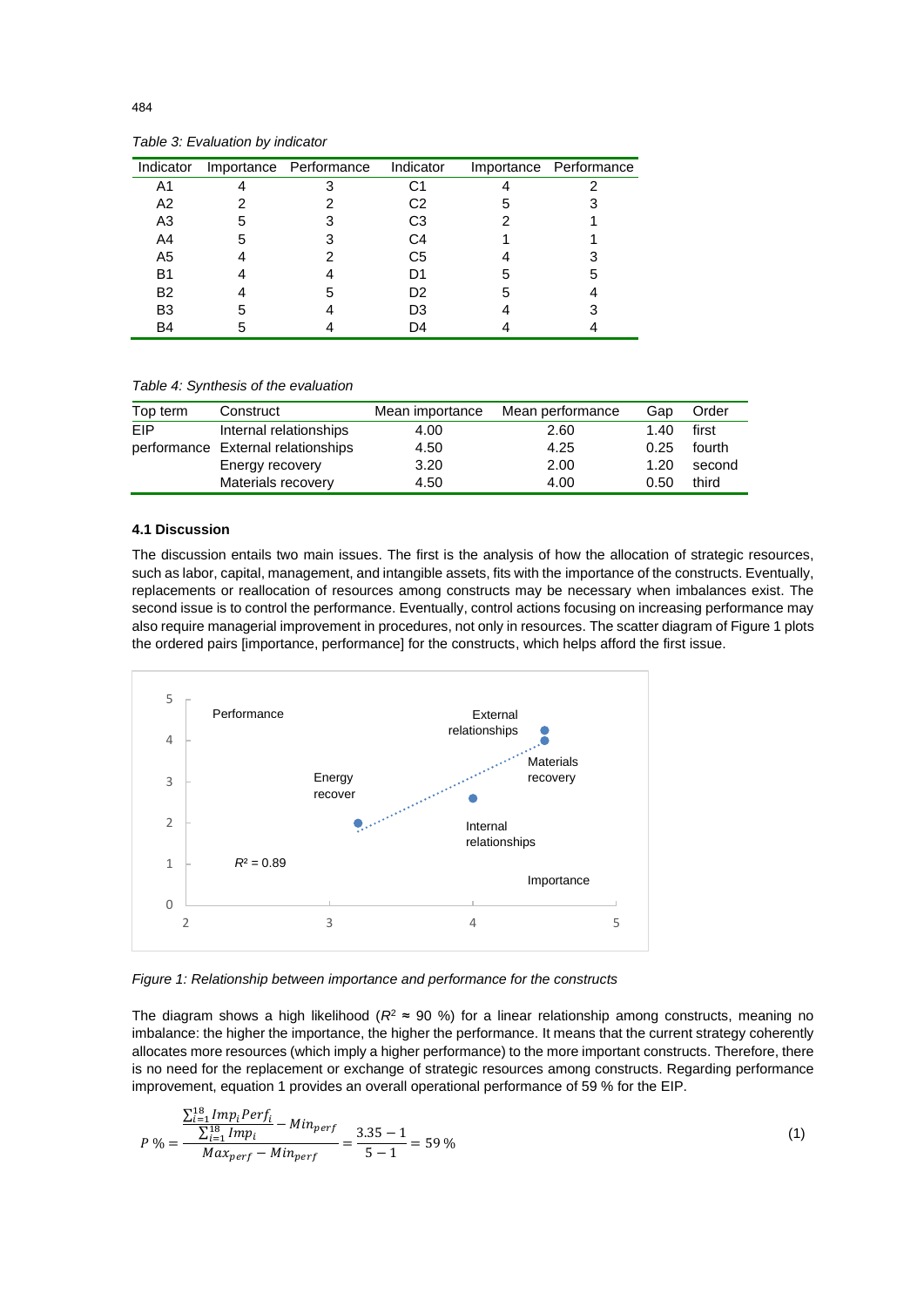#### In which:

- *P* % = overall relative performance of the EIP, ranging from 0 to 100 %;
- *Imp<sub>i</sub>* = importance of the  $i<sub>th</sub>$  indicator,  $i \in [1, 2, \ldots, 20]$ ;
- *Perf<sub>i</sub>* = performance of the  $i<sub>th</sub>$  indicator,  $i \in [1, 2, \ldots, 20]$ ;
- *Maxperf* = maximum possible individual performance = 5; and
- *Minperf* = minimum possible individual performance = 1.

Such a result means that, although balanced, the overall operational performance barely overcomes half of the top, leaving room for improvement. In tree-like structures, a usual assumption is to admit high correlation among indicators of the same construct and low correlation otherwise (Sellitto et al., 2015). For example, recovering hot water from a process improves simultaneously the performance of both heat and fluids indicators but has little or no effect in other constructs. The same would be true regarding the implementation of a communication channel with the stakeholders. It may improve the performance of more than one indicator in the second construct, such as compliance or social responsibility, but would have no effect outside the construct.

Since actions targeting one indicator may influence others in the same construct, it is useful to focus on the constructs with the major gaps. In the EIP, those constructs are internal relationships and energy recovery. For the same managerial effort, technology development, or financial investment, strategic actions outside these two constructs may produce fewer effects on the overall operational performance. Some examples of strategic actions that the management body should immediately start to boost internal relationships are a structured program to stimulate communication and technology development and exchange among members, a systematic schedule of manager meetings to exchange experiences, and the implementation of an integrated information system able to exchange and update information in real-time. To boost energy recovery, management should implement a systematic program to receive larger volumes of MSW from local, nearby communities, not only from the local industrial activity of the region, and biomass from the rural activity, which is intensive in the region. Such actions immediately increase performance with a low managerial implementation effort.

## **5. Conclusions**

The main conclusion is that even if a balance exists in the strategic resources allocation in the EIP, the overall performance is not satisfactory. The procedure pointed out that the EIP achieves only 59 % of the maximum performance it should achieve. Therefore, control actions are due mainly to the constructs with larger gaps (mean importance – mean performance). Internal relationships and energy recovery are the constructs with larger gaps and should be priorities for control actions aiming at increasing performance.

The study opens room for more research. Further research should include multicriteria decision methods for evaluating the importance and more respondents, which will allow the refinement of the metric, mainly regarding multivariate analysis and multicollinearity in indicators. Multicollinearity should be verified by cross-loading (correlation with more than one construct), wrong-loading (correlation with the wrong construct), and weakloading (no correlation) and whenever possible forewarned. The solution may require relocation, reconfiguration, or elimination of indicators. These actions lead to a more robust assessment procedure that can serve as a strategic feedback link for the performance management of eco-industrial parks.

## **Acknowledgments**

The research was funded by PROSUP/CAPES (application number 3/2021), CNPq (grant number 302570/2019-5), both Brazilian research agencies, as well as by UNISINOS, a Jesuit Brazilian University.

## **References**

- Abreu, M., Mota, R., Paula, E. 2020, Identifying barriers and proposing a roadmap to develop industrial symbiosis projects. Brazilian Journal of Management, 13, 517-534.
- Ashton, W. 2008, Understanding the organization of industrial ecosystems: A social network approach. Journal of Industrial Ecology, 12, 34-51.
- Baierle, I., Benitez, G., Nara, E., Schaefer, J., Sellitto, M. 2020. Influence of open innovation variables on the competitive edge of small and medium enterprises. Journal of Open Innovation: Technology, Market, and Complexity, 6, 179.
- Bain, A., Shenoy, M., Ashton, W., Chertow, M. 2010, Industrial symbiosis and waste recovery in an Indian industrial area. Resources, Conservation and Recycling, 54, 1278-1287.
- Belaud, J., Adoue, C., Vialle, C., Chorro, A., Sablayrolles, C. 2019, A circular economy and industrial ecology toolbox for developing an eco-industrial park: perspectives from French policy. Clean Technologies and Environmental Policy, 21, 967-985.